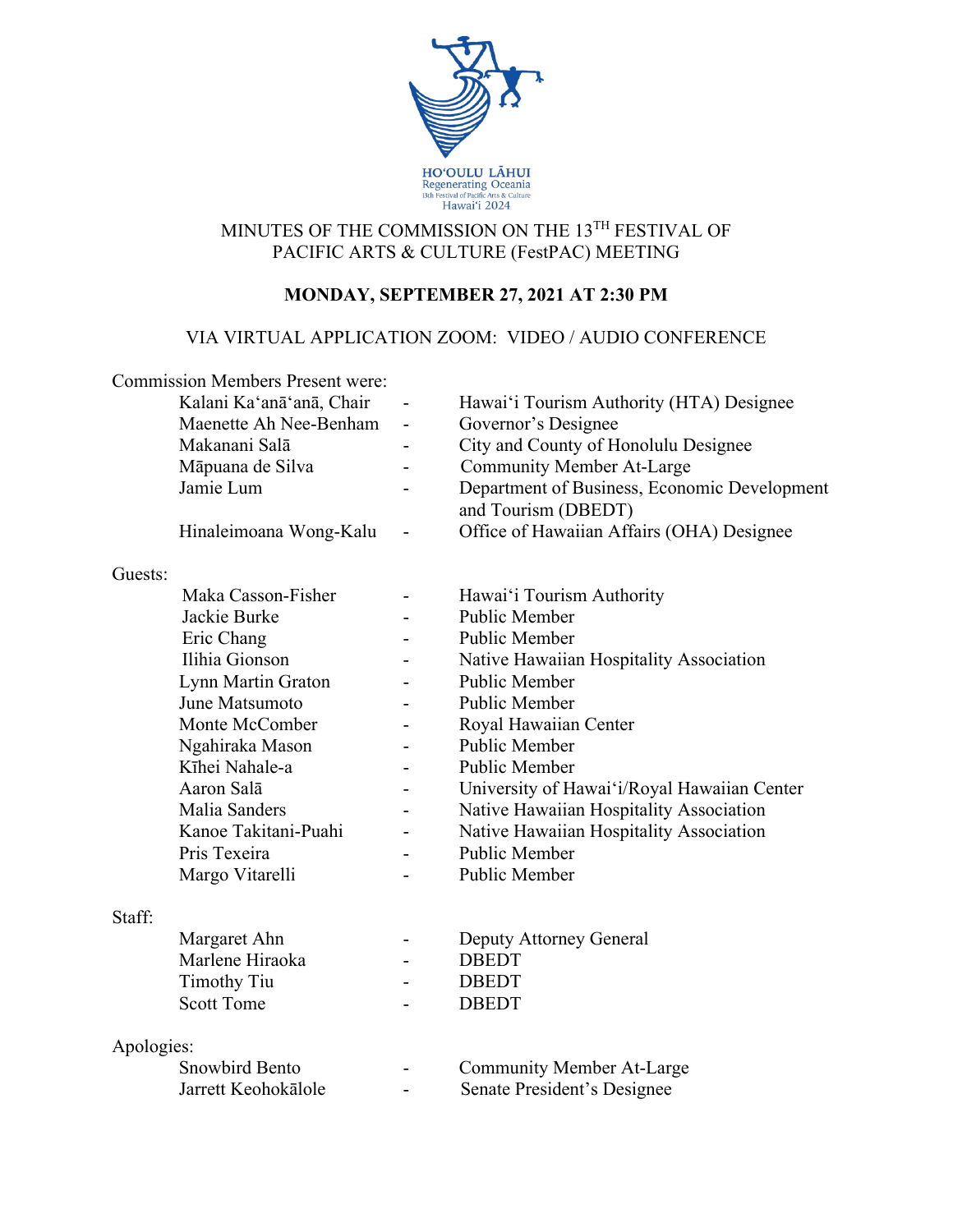Minutes of the Commission on the 13<sup>th</sup> Festival of Pacific Arts & Culture Tuesday, September 27, 2021, at 2:30pm via ZOOM Page 2 of 7

Richard Onishi - House Speaker's Designee

## **CALL TO ORDER**

The meeting was called to order by Chair Kalani Ka'anā'anā at 2:33 p.m., who welcomed everyone present via ZOOM and Facebook Live.

Chair called upon Mr. Kīhei Nahale-a to do the *wehena* (opening).

Mr. Nahale-a introduced Project Kuleana to Commissioners. He shared that the organization's efforts were created on the concepts of music as well-being for the *lāhui* (nation/community of people) and *kuleana* (responsibility) as what makes music Hawaiian. The Project formulated a process that resulted in the creation of 12 videos that featured artists of Hawaiʻi. The philosophy of generational change and response reflects their beliefs that what we do today will sustain us in the future. Project partners are represented by community members from all walks of life and skill sets. He shared the behind-the-scenes video of Nani Kauaʻi and emphasized that the people of Hawaiʻi are a special gift to the world. He thanked the FestPAC Commissioners for doing the important work that will instill a sense of a thriving *lāhui*.

Chair and other Commissioners thanked Mr. Nahale-a for sharing information and the video about Project Kuleana. He commented that the messages are important as Hawaiʻi shares and receives cultures from other Pacific Island nations during FestPAC who, in turn, will be sharing their kuleana, too.

## **PUBLIC TESTIMONY ON AGENDA ITEMS**

Chair invited members of the public to testify on the agenda items. Hearing none, he continued with agenda items.

Chair noted that a written testimony was received in advance of today's meeting and distributed to Commissioners prior to today's meeting.

## **APPROVAL OF SEPTEMBER 7, 2021 MEETING MINUTES**

The minutes were distributed and reviewed by Commissioners. Chair asked if there were any comments or changes to the minutes. Hearing none, he asked for a motion and a motion to approve the minutes was made by Ms. Ah Nee-Benham and seconded by Ms. de Silva. A roll call vote was requested with the following Commissioners approving the motion to approve the minutes: Chair Ka'anā'anā, Ms. Salā, Ms. de Silva, Ms. Lum, Ms. Ah Nee-Benham, Ms. Wong-Kalu.

Motion was unanimously approved.

## **REPORT ON PERMITTED INTERACTIONS, PURSUANT TO ACT 103, SESSION LAWS OF HAWAIʻI 2021**

Chair reported that there were Permitted Interaction Group meetings held, pursuant to Act 103, and he stated that the Administrative Committee and Venues Committee Chairs will provide an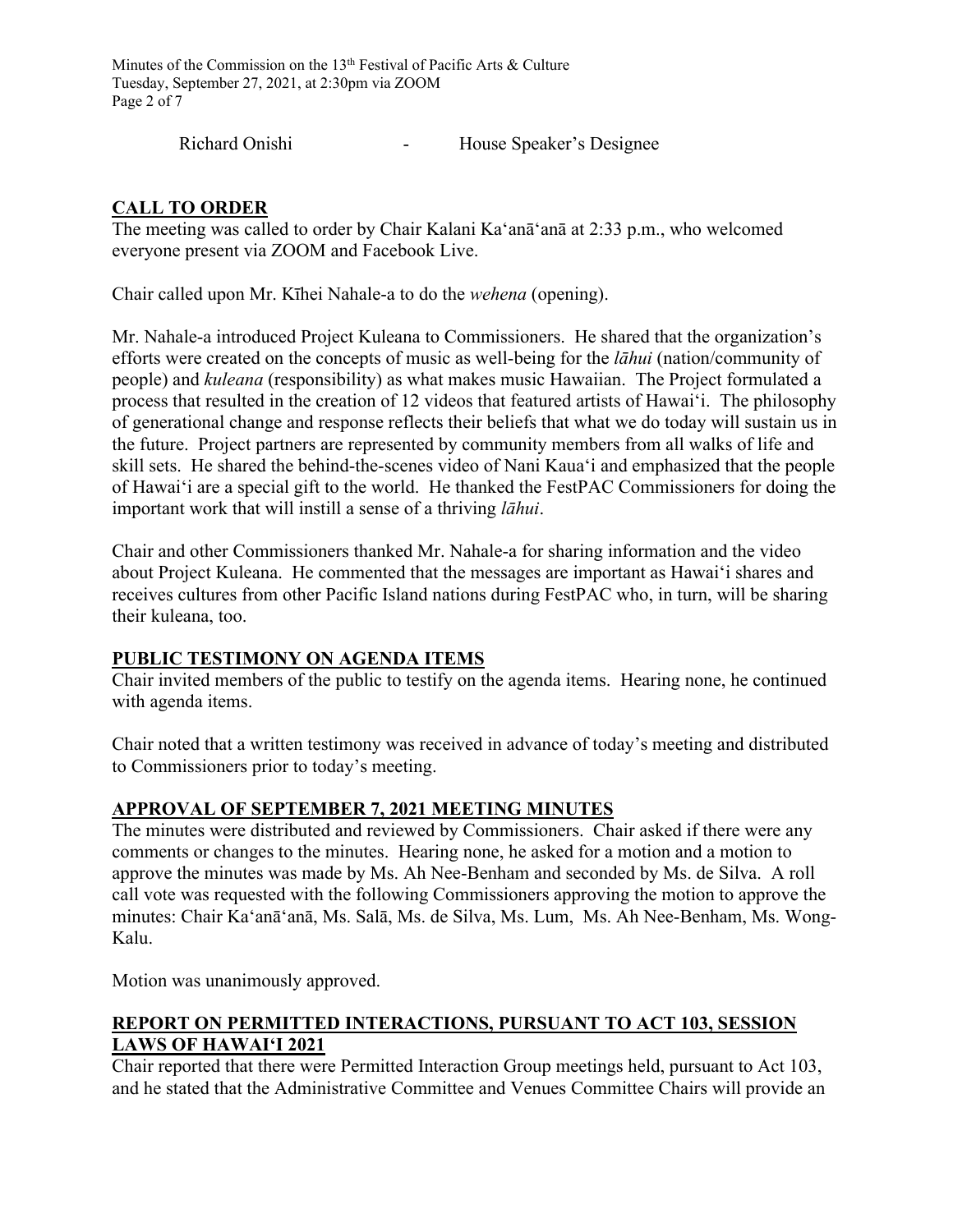Minutes of the Commission on the 13<sup>th</sup> Festival of Pacific Arts & Culture Tuesday, September 27, 2021, at 2:30pm via ZOOM Page 3 of 7

updated report that will be part of today's agenda. Printed reports of both committee meetings were distributed to Commissioners prior to today's meeting.

#### **ADMINISTRATIVE COMMITTEE UPDATE**

Chair noted that for today's meeting, they will be reporting the overall general process that has been completed. As such, no candidate names will be mentioned. He turned over this portion of the meeting to Ms. Ah Nee-Benham.

Ms. Ah Nee-Benham referred to the Administrative Committee's meeting minutes which commissioners received. She reported that during the Committee's meeting, the Festival Director recruitment process was discussed. She acknowledged NaHHA's team led by Ms. Sanders for distributing the Festival Director Job Description (JD) to a number of community organizations. She also indicated that it was distributed, internally, within the UH System. She also requested contact names and organizations of Commissioners' respective community contacts that the JD was sent to in order to document the distribution of the announcement of the position. She requested that Commissioners submit those lists to Ms. Sanders. Ms. Ah Nee-Benham mentioned that three applications have been received to date. She encouraged Commissioners to distribute the JD widely since the deadline to apply is noon on October 5, 2021.

Ms. Ah Nee-Benham noted that the Administrative Committee (AC) and NaHHA, who will be hiring the Festival Director, will be meeting on October 9, 2021, to screen all applications received by the closing date and time. The AC will be using a template entitled "Candidate Assessment Sheet", which was previously circulated to commissioners and included in the meeting materials for today as an assessment tool which is completely derived from the details of the JD. The AC will report back to the full Commission at the October 11, 2021 FestPAC Commission meeting and will be requesting an agenda item for an Executive Session. After the October 11, 2021 Commission meeting, the AC and NaHHA will be interviewing candidates directly. A final recommendation will be made by the AC and NaHHA and will be shared with the full Commission on October 25, 2021 as an agenda item for an Executive Session. The AC is requesting a 45-minute time frame for the October 25, 2021 Executive Session in which they will invite the finalist. On November 8, 2021, the AC and NaHHA will be making a recommendation to the full Commission to request for ratification regarding the candidate selected.

Ms. Ah Nee-Benham also reported that she and Mr. Aaron Salā met with East-West Center executives to reconnect the work of FestPAC with the East-West Center. They met Ms. Mary Hatori, Interim Director of Pacific Island Development Programs and Ms. Jill Hamasaki who conducts marketing and advance communications for the East-West Center. Along with Mr. Richard Vuylsteke, President of the East-West Center, they expressed their interest in FestPAC and in working with the Commission again. Ms. Ah Nee-Benham indicated that they will be looking to the East-West Center for connections to the Pacific as well as for office space for the Festival Director once they are officially onboarded.

Chair asked that Commissioners send the JD to their networks to achieve a rigorous outreach to attract as many qualified candidates as possible. HTA distributed the announcement to its entire database of 18,000 individuals in addition to publicizing the JD through social media.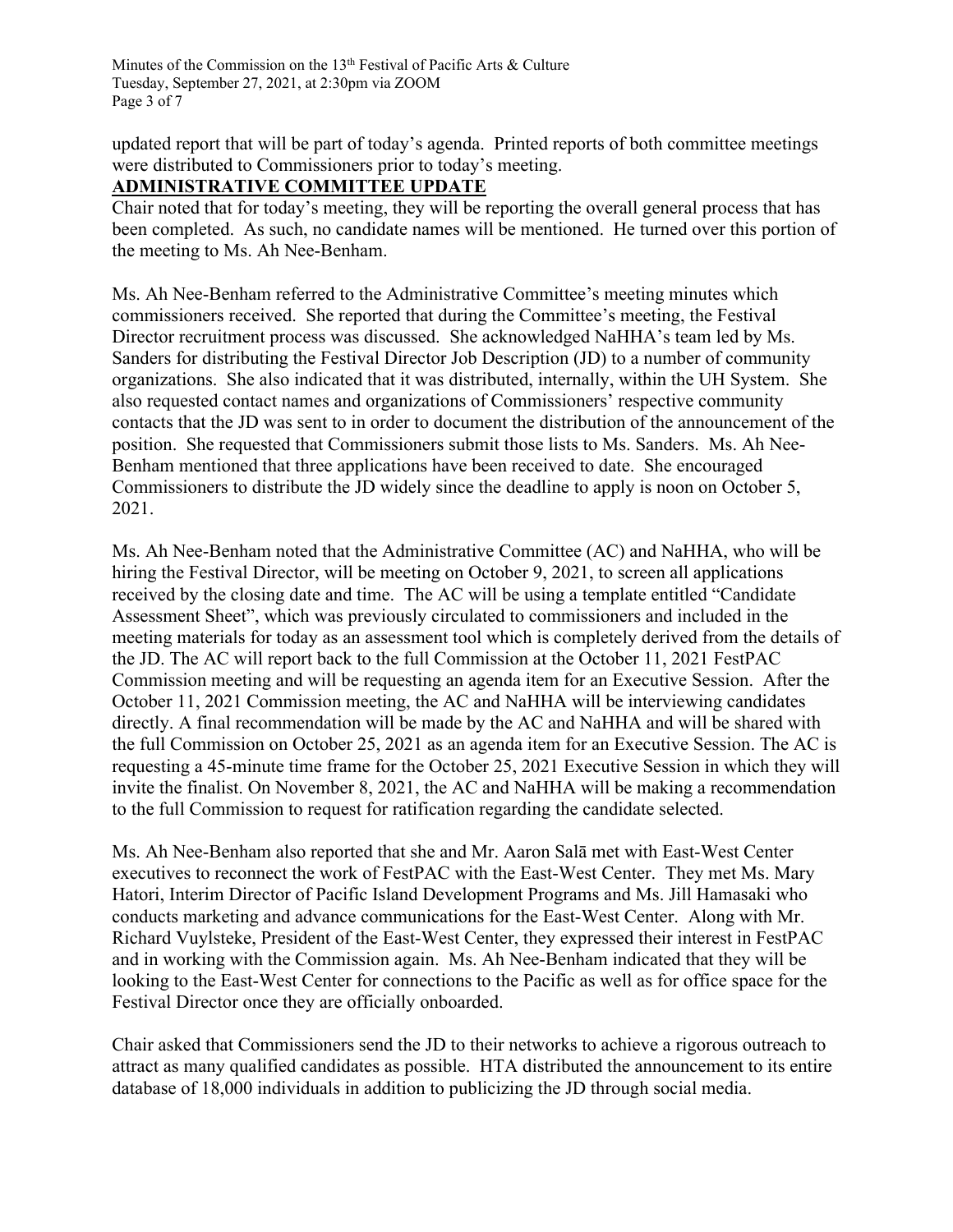### **DISCUSSION AND ACTION REGARDING MAIN FESTIVAL VILLAGE VENUE**

Chair turned over to the next portion of the agenda to Vice-Chair Salā who reported that the Venues Committee (VC) met on September 16, 2021, and that the VC report was distributed to Commissioners prior as well as included as meeting materials for today's meeting. She reported on each of the locations noted on the meeting agenda – Location A/Magic Island/Ala Moana Park; Location B/University of Hawaiʻi (UH); Location C/ Hawaiʻi Convention Center. Ms. Salā indicated that she is awaiting cost estimates from the Honolulu Police Department (HPD) and should be receiving estimates soon. Security costs for conducting a long-term event at Magic Island and Neighborhood Board support for events that are held seven days in a row are challenges to anticipate if these locations are selected. She expressed that the FestPAC Manual noted that locked storage must be provided onsite of the Festival Village. With respect to UH/Location B, the VC discussion was very positive and informal discussions were held with UH. UH expressed some reservations because upper campus is considered "ceded lands" so they will need to identify what might be subject to the Office of Hawaiian Affairs' (OHA) requirements. FestPAC's mission may not fall under UH's educational mission which will then involve additional requirements. The VC expressed that UH is still an excellent candidate for consideration. Location C/Hawaiʻi Convention Center's (HCC) limitations regarding offering a main stage on the 'āina (land/earth) was discussed. To overcome this challenge, Thomas Square was a possible site for the primary stage. The City and County of Honolulu recently completed multimillion dollar renovations at Thomas Square which is currently underutilized but culturally significant for this commission's purposes.

Ms. Ah Nee-Benham asked about whether it would be possible to utilize funding from the HCC for other venues, however it was mentioned that it is unlikely that that would be allowable. Ms. Salā noted that if the Festival Village is located at the HCC, it may be necessary to host remote stages around the island and allow mini marketplaces to be constructed for performing delegations.

Chair expressed that he does not think the HCC should be the location for the main Festival Village because he feels that it would be important for the Festival Village to be located in an open and accessible environment for the community to access. Thomas Square, being located in the urban core, poses concerns such as traffic congestion and community safety. The Chair commented that while Thomas Square is in close proximity to the Neil Blaisdell Complex, when will the Department of Enterprise Services would be relocating? Ms. Salā reminded Commissioners that Honolulu is very urbanized compared to other FestPAC locations that have hosted in the past. Although we are unable to offer the same feeling, we can offer a Festival that would be economically viable for artisans from the Pacific through the marketplaces.

Ms. de Silva commented that it would be useful to identify what events will require a stage at UH. She asked that consideration be made to decide upon the best location for Hawaiʻi to host FestPAC and welcome the Pacific nations as opposed to focusing on where funding is currently available. She recommended that UH be given top priority as the primary Festival Village location but that doesn't mean that the HCC would not be used. The HCC could be used for culinary demonstrations, symposia, panel discussions, etc. The Commission should identify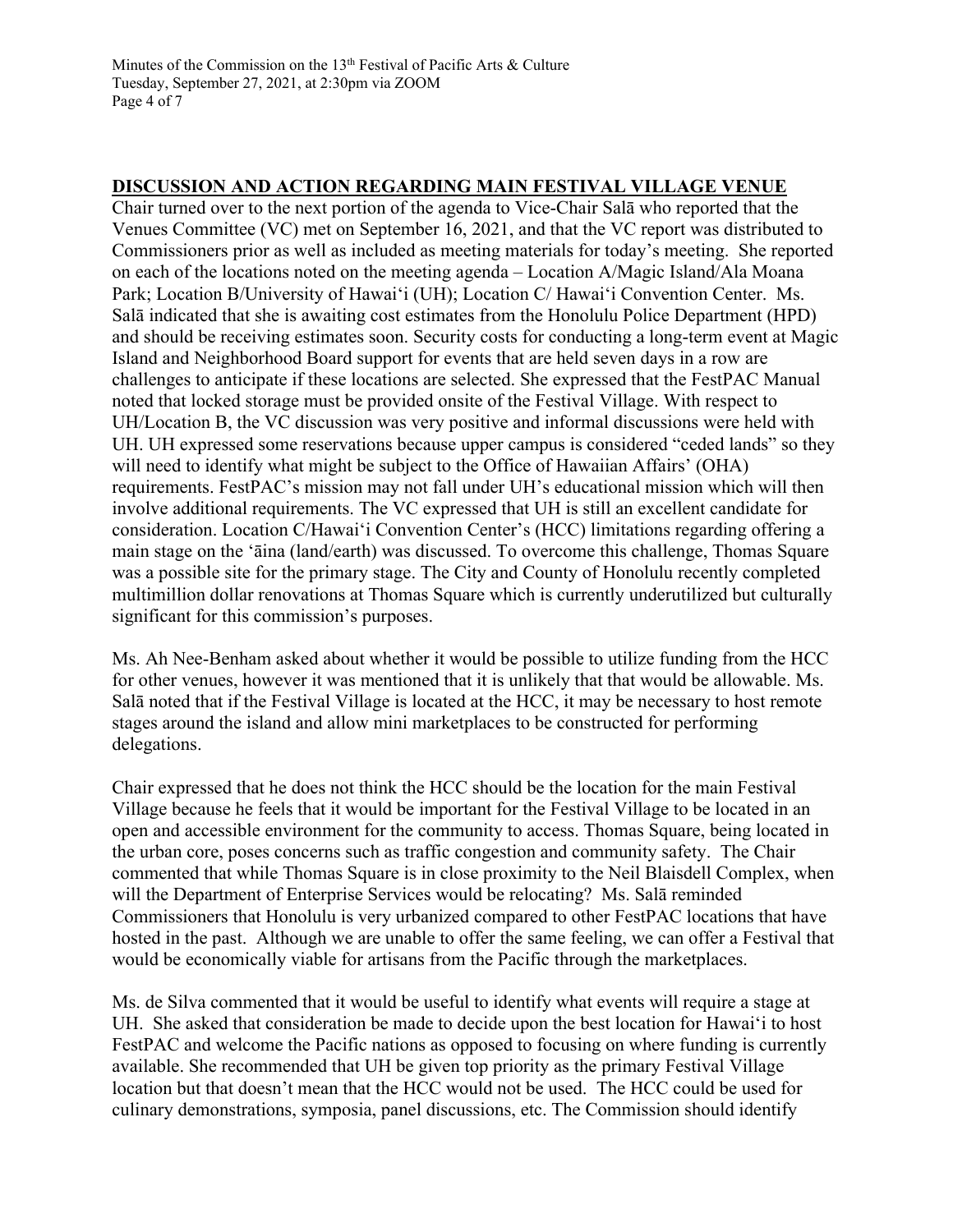activities that should not be held at the HCC such as the Festival Village. It would be embarrassing to build the Festival Village at the HCC. We could also consider holding a day or two of events around the island in Waianae, Kapolei, Lāie, Kāneʻohe, etc. Those communities could host some of the delegations.

Chair said he recognizes that HCC has funding available, however, fundraising will still need to be made for the overall event. He does not believe the HCC should be the main driver because of available funding. He further stated that the main Festival Village needs to become the *piko* (center) of the Festival and that people are what will add to the authenticity of the Festival. Regional and satellite offerings such as film, a reception, etc. could be held at the HCC. He added that there is a myriad of uses that the HCC offers, however, the main Festival Village and stage should not be located there.

Ms. de Silva also expressed concerns about Thomas Square similar to the Chair's comments. She believes that the main stage must be located in the Festival Village.

Ms. Ah Nee Benham said more formal conversations with UH System is required. She commented that the HCC could be used for storage. She supports using a variety of venues around Oʻahu and added that Kapiʻolani Community College (KCC) also has a great lawn that could be considered in addition to Andrews Amphitheater for the main stage and McCarthy Mall for the marketplace.

With respect to weather considerations, Ms. de Silva expressed that part of the charm of being in the country of FestPAC is being outdoors and experiencing weather of the location.

Ms. Wong-Kalu offered her thoughts that walking and performing through the elements is part of the *ʻāina*. She understands what it means to dance on hot gravel rocks. She agreed with Chair that being outside is essential to the event. Ms. Wong-Kalu expressed that this would be the last meeting she will be attending in the capacity as a representative of OHA. Chair thanked Ms. Wong-Kalu for her time and work on the Commission. He offered her best wishes in whatever *kuleana* she will be pursuing.

Ms. Salā thanked everyone for their input. She understands that the HCC is guaranteed because of many reasons, however, that an outside venue is preferable for the Festival Village. Although she has had informal conversations with UH, she will be making a formal request to meet with the UH System's leadership. Chair commented that the options are UH Mānoa/West Oʻahu as a System and Magic Island as Plan B but that the HCC could be taken off the list. The funding that is reserved there is non-negotiable, however, he will work with Ms. Salā as to how funds there could be used. She would still like to keep HCC on the list with the understanding that UH or Magic Island be considered as potential locations for the Festival Village.

Ms. Wong-Kalu added that Kualoa Ranch is another consideration. She would not be acting in a capacity of a representative of OHA, however, would be able to assist Commissioners regarding respective locations.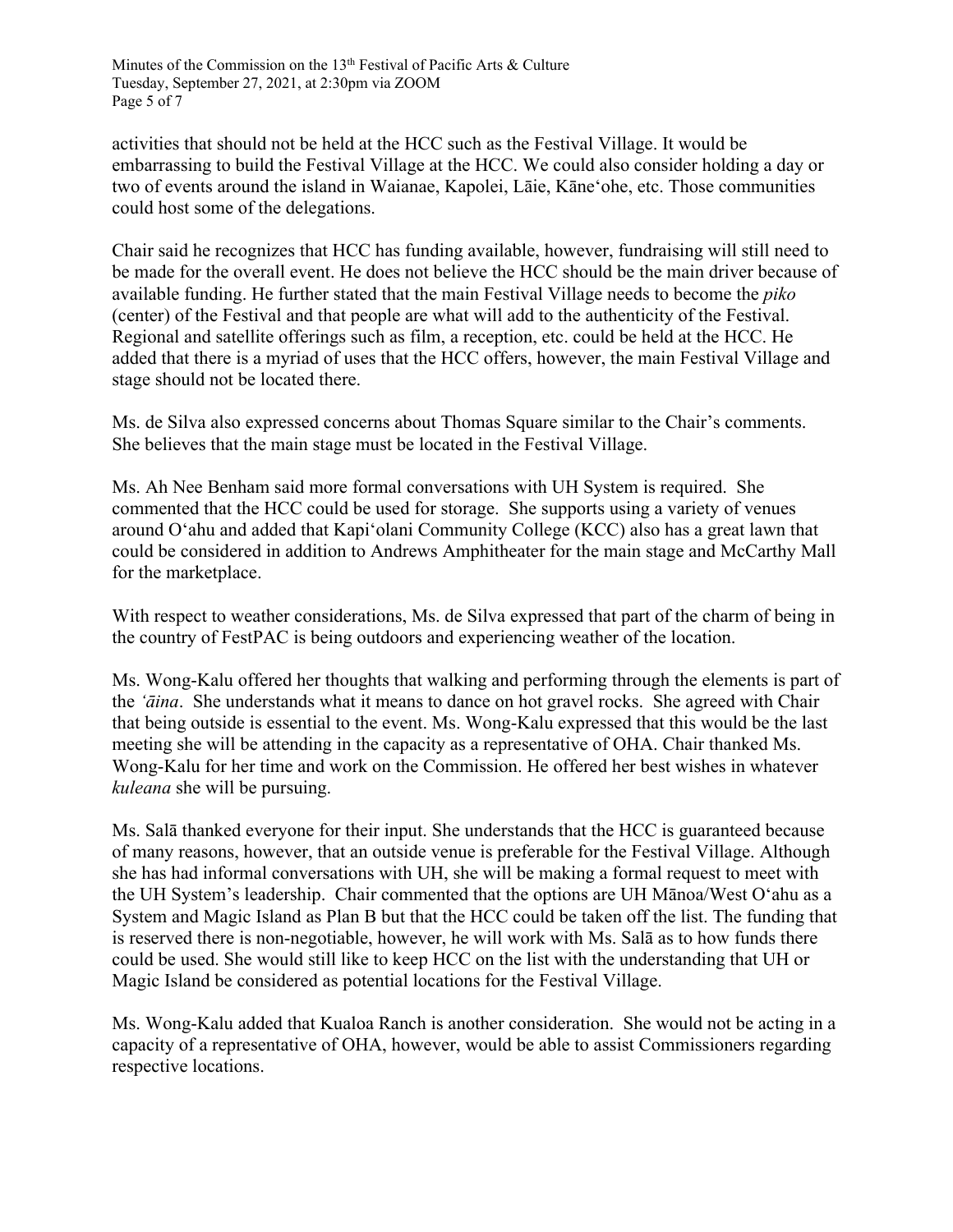Ms. Ah Nee-Benham restated that we are requesting the VC to meet with UH System President and his team to determine whether UH is a possibility. HCC will be held for other appropriate uses that need to be determined.

Ms. de Silva asked whether she would be able to join in on the meeting with UH. She believes that our request to UH is workable, however, it needs to be presented/approached from a winwin situation so that UH is amenable to our request. Ms. Salā agreed and asked if Ms. de Silva could also join her in presenting to the Neighborhood Boards regarding other requests. Chair suggested that he, Vice-Chair Salā, Ms. de Silva as the CPAC representative, and Ms. Ah Nee-Benham serve on this Committee. Ms. Ah Nee-Benham stated that she would be wearing two hats – as Vice-Chair of FestPAC and as a UH member. Ms. Ahn stated that provided she does not have a conflict of interest, it would not be a problem; however, if she feels she is unable to serve because of a conflict in terms of who she is representing, she should take that into consideration. Ms. Ah Nee-Benham commented that she would like to be most effective and would like some time to consider her options. Regarding the Neighborhood Boards, Ms. Salā feels that it would be good to make a presentation to ask for the Board's support should a request be made to use Magic Island.

Ms. Wong-Kalu invited Commissioners to contact her if testimony from a community member may be needed. Chair thanked her for the offer.

Chair commented that the Committee will pursue UH and the City formally. Both tracks have processes and people that will require time for decision-making. He asked that if Commissioners agreed, the Committee will move forward in pursuing UH as the primary Festival Village location and Magic Island as a secondary location. Ms. Salā confirmed that she will be proceeding with formal request to UH and the City.

Hearing no further comments during the formal discussion, Chair suggested that decisionmaking be deferred until the next Commission meeting.

## **PUBLIC TESTIMONY ON AGENDA ITEMS**

Chair Ka'anā'anā invited the public to again offer comments. He noted that one written testimony was received and distributed to Commissioners.

Hearing no further comments from the public, Chair continued with announcements and the next meeting date.

## **ANNOUNEMENTS**

Chair reminded Commissioners to encourage their network of contacts to apply for the Festival Director's position.

Ms. de Silva acknowledged and thanked the Chair for being a great leader. She also thanked Commissioners for continuing to do the work needed.

Chair thanked Ms. Wong-Kalu for her service to the Commission representing OHA and looks forward to her continued service as a community member in the future.